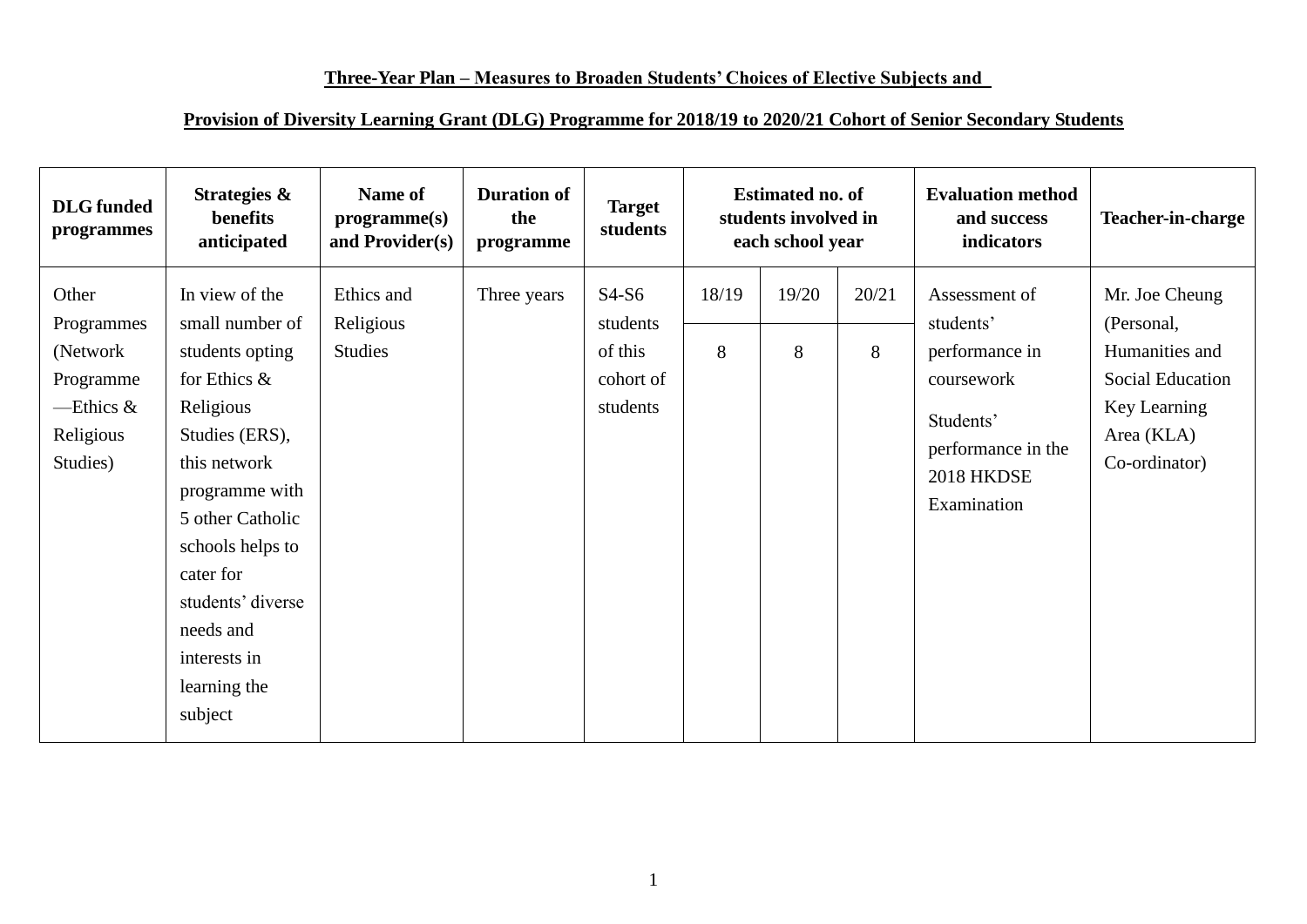| <b>DLG</b> funded<br>programmes                                      | Strategies &<br>benefits<br>anticipated                                                                                                                                                                                                               | Name of<br>programme(s)<br>and Provider(s)                                                 | <b>Duration of</b><br>the<br>programme | <b>Target</b><br>students                               | <b>Estimated no. of</b><br>students involved in<br>each school year |                                                |                                                  | <b>Evaluation method</b><br>and success<br>indicators                                                                                                               | Teacher-in-charge                                        |
|----------------------------------------------------------------------|-------------------------------------------------------------------------------------------------------------------------------------------------------------------------------------------------------------------------------------------------------|--------------------------------------------------------------------------------------------|----------------------------------------|---------------------------------------------------------|---------------------------------------------------------------------|------------------------------------------------|--------------------------------------------------|---------------------------------------------------------------------------------------------------------------------------------------------------------------------|----------------------------------------------------------|
| Other<br>Programmes<br>(Applied<br>Learning-<br>Other<br>Courses)    | To provide<br>opportunities<br>for students<br>with varied<br>interests,<br>aptitudes and<br>abilities to study<br>Applied<br>Learning<br>Courses<br>To broaden<br>students'<br>learning<br>experiences and<br>develop their<br>career<br>aspirations | Applied<br>Learning<br>courses<br>offered by the<br>10 course<br>providers                 | One<br>hundred<br>and eighty<br>hours  | S5 & S6<br>students<br>of this<br>cohort of<br>students | 18/19<br>$\overline{5}$<br>(S5)<br>6<br>(S6)                        | 19/20<br>$6 - 7$<br>(S5)<br>6<br>(S6)          | 20/21<br>$6 - 7$<br>(S5)<br>$6 - 7$<br>(S6)      | Successful<br>completion of the<br>courses taken by<br>students<br>Attendance rate of<br>students<br><b>Attaining</b><br><b>Distinction Level</b><br>in the courses | Mrs. Cathy Chu<br>(Head of the<br>Academic<br>Committee) |
| Other<br>Programmes<br>(Applied<br>Learning-<br>Chinese<br>Language) | To broaden<br>students'<br>learning<br>experiences and<br>develop their<br>career<br>aspirations                                                                                                                                                      | Applied<br>Learning-Chi.<br>Language<br>courses<br>offered by the<br>2 course<br>providers | One<br>hundred<br>and eighty<br>hours  | $S4-S6$<br>students<br>of this<br>cohort of<br>students | $\overline{2}$<br>(S4)<br>1<br>(S5)<br>$\mathbf{1}$<br>(S6)         | $\overline{2}$<br>(S5)<br>$\mathbf{1}$<br>(S6) | $\overline{3}$<br>(S4)<br>$\overline{2}$<br>(S6) |                                                                                                                                                                     |                                                          |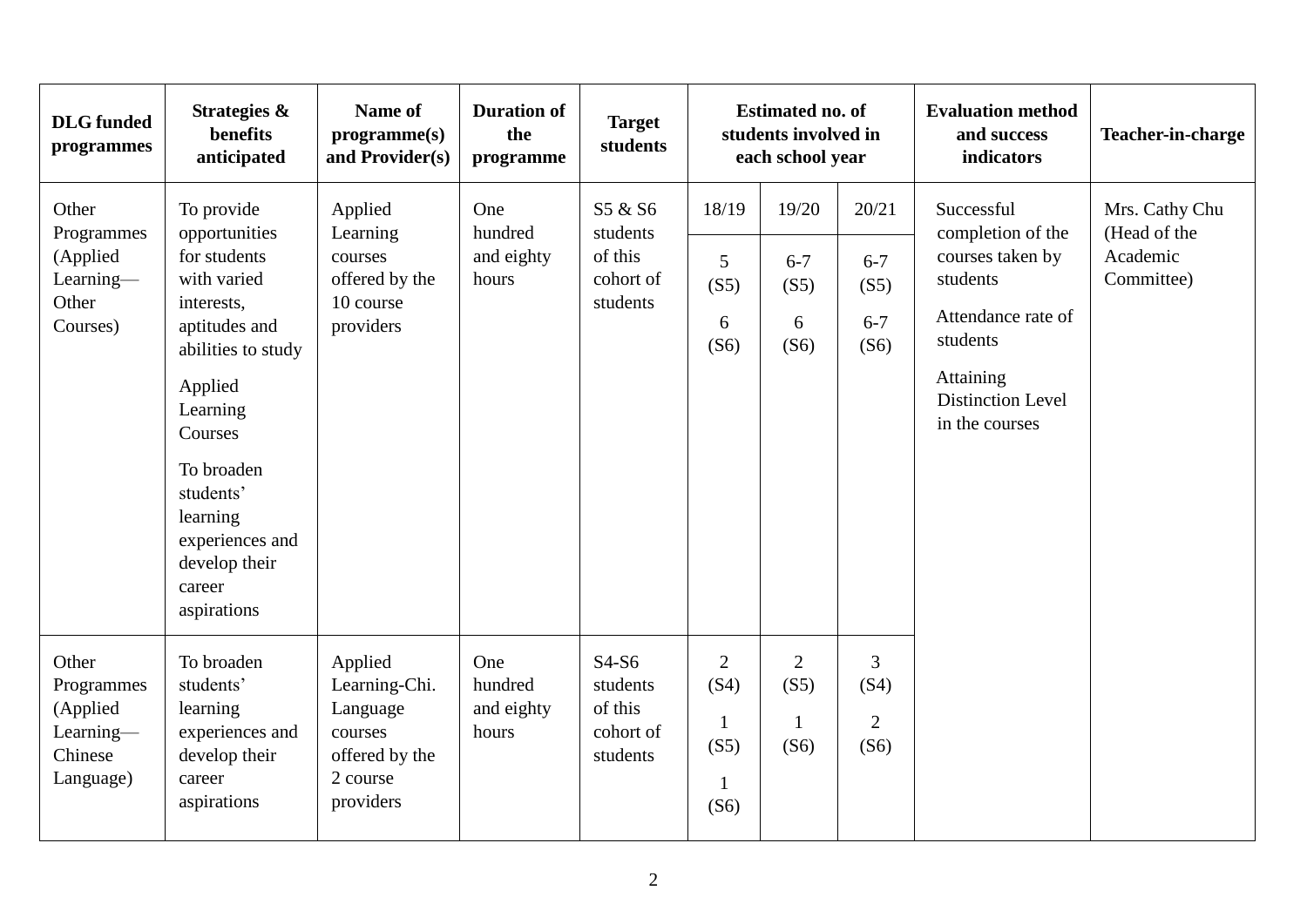| <b>DLG</b> funded<br>programmes                                                               | Strategies &<br>benefits<br>anticipated                                                                  | Name of<br>programme(s)<br>and<br>Provider(s) | <b>Duration of</b><br>the<br>programme                    | <b>Target</b><br>students                                                                                                                  |             | <b>Estimated no. of</b><br>students involved in<br>each school year |             | <b>Evaluation</b><br>method and<br>success indicators                                                                                                           | Teacher-in-charge                                                       |
|-----------------------------------------------------------------------------------------------|----------------------------------------------------------------------------------------------------------|-----------------------------------------------|-----------------------------------------------------------|--------------------------------------------------------------------------------------------------------------------------------------------|-------------|---------------------------------------------------------------------|-------------|-----------------------------------------------------------------------------------------------------------------------------------------------------------------|-------------------------------------------------------------------------|
| Other<br>Programmes<br>(Gifted)<br>Education<br>Programme<br><b>Mathematics</b><br>Education) | To provide<br>accelerated<br>learning<br>programme<br>to students<br>who are<br>gifted in<br>Mathematics | Intensive<br>Problem-solv<br>ing Course       | Twenty hours<br>from<br>November<br>2018 to April<br>2019 | S4 students<br>selected<br>based on<br>students'<br>results in<br><b>Mathematics</b><br>assessments<br>and teachers'<br>recommendat<br>ion | 18/19<br>20 | 19/20<br>20                                                         | 20/21<br>20 | Attendance rate<br>of students<br><b>Students</b><br>successfully<br>complete the<br>tasks given in<br>each session and<br>attain a<br>'satisfactory'<br>level. | Mr. Roger Lui<br>(Mathematics)<br><b>Education KLA</b><br>Co-ordinator) |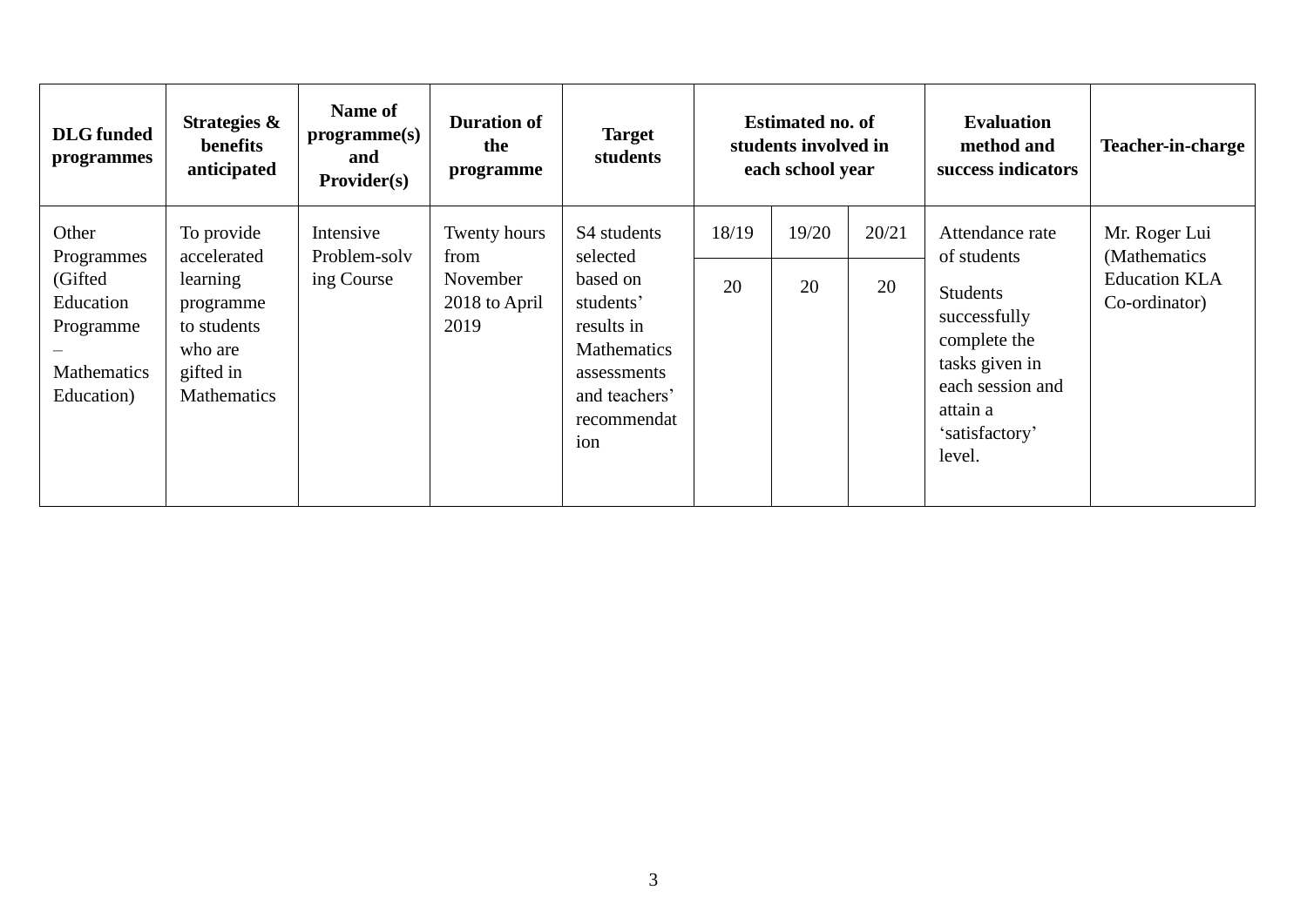| <b>DLG</b> funded<br>programmes                                                                        | Strategies &<br>benefits<br>anticipated                                            | Name of<br>programme(s)<br>and<br>Provider(s)         | <b>Duration of</b><br>the<br>programme | <b>Target students</b>                                                                                                                                                                                | <b>Estimated no. of</b><br>students involved in<br>each school year |             | <b>Evaluation</b><br>method and<br>success<br>indicators | Teacher-in-charge                                                                                                         |                                                                              |
|--------------------------------------------------------------------------------------------------------|------------------------------------------------------------------------------------|-------------------------------------------------------|----------------------------------------|-------------------------------------------------------------------------------------------------------------------------------------------------------------------------------------------------------|---------------------------------------------------------------------|-------------|----------------------------------------------------------|---------------------------------------------------------------------------------------------------------------------------|------------------------------------------------------------------------------|
| Other<br>Programmes<br>(Gifted<br>Education<br>Programme<br>— Chinese<br>Language<br>Education<br>KLA) | To further<br>enhance<br>students'<br>writing<br>skills in<br>Chinese<br>Language  | Advanced<br>Chinese<br>Language<br>Writing<br>Course  | October 2018<br>to May 2019            | Twenty-five S5<br>students attaining<br>the highest scores<br>in Chinese<br>Language Paper 2<br>in the 2<br>examination and<br>coursework in<br>2017-2018 and/<br>or with teachers'<br>recommendation | 18/19<br>25                                                         | 19/20<br>25 | 20/21<br>25                                              | Questionnaire<br>Most students<br>find the course<br>useful in<br>helping their<br>Chinese<br>Language<br>writing skills  | Ms. Amy So<br>(Chinese)<br>Language<br><b>Education KLA</b><br>Co-ordinator) |
| Other<br>Programmes<br>(Gifted<br>Education<br>Programme<br>- Chinese<br>Language)                     | To further<br>enhance<br>students'<br>speaking<br>skills in<br>Chinese<br>Language | Advanced<br>Chinese<br>Language<br>Speaking<br>Course | October 2018<br>to March<br>2019       | Thirty-five S6<br>students attaining<br>the highest scores<br>in Papers 4 in 2<br>examinations and<br>coursework2016-<br>2017 and<br>2017-2018 and/<br>or with teachers'<br>recommendation            | 35                                                                  | 35          | 35                                                       | Questionnaire<br>Most students<br>find the course<br>useful in<br>helping their<br>Chinese<br>Language<br>speaking skills | Ms. Amy So<br>(Chinese)<br>Language<br><b>Education KLA</b><br>Co-ordinator) |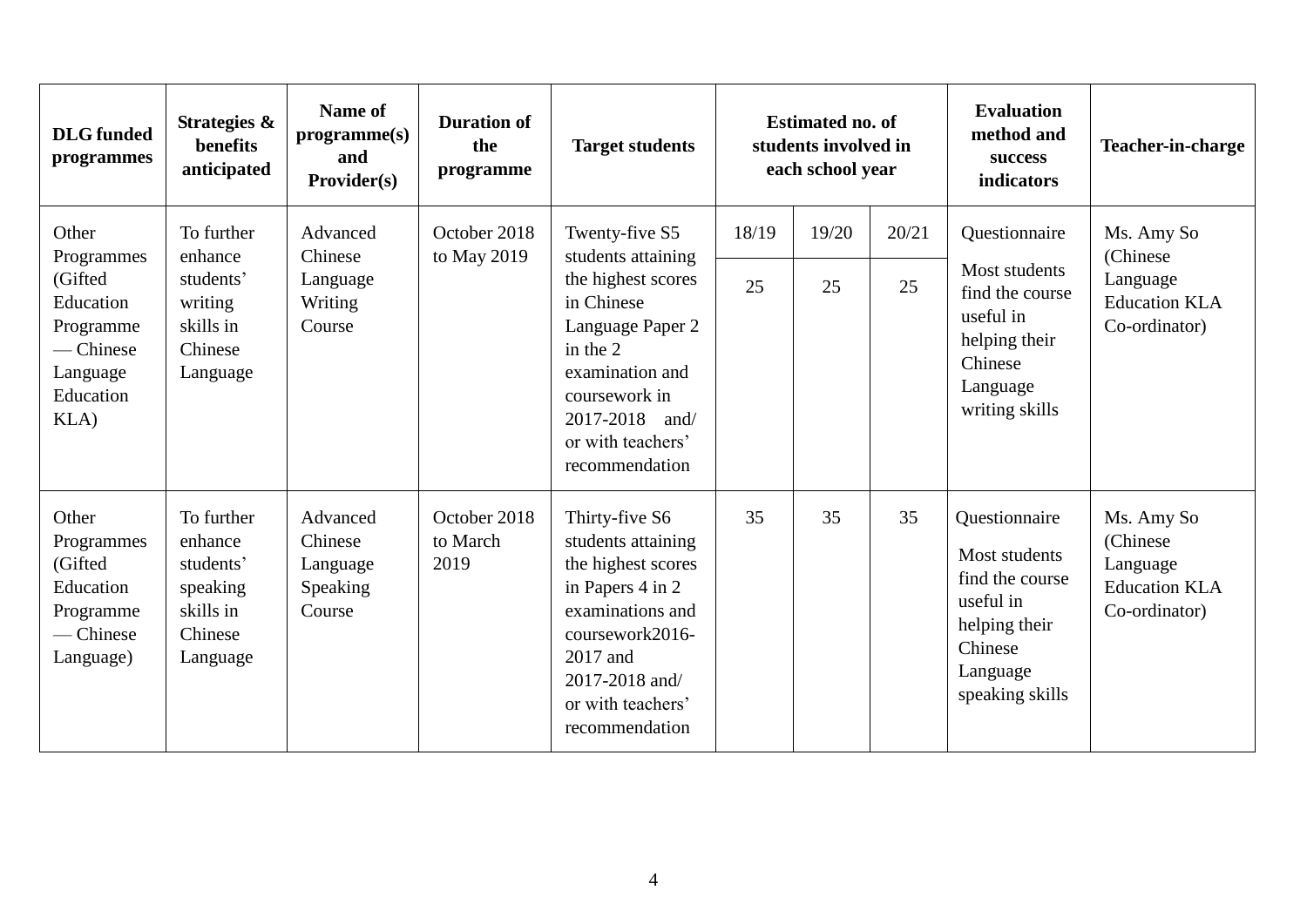| <b>DLG</b> funded<br>programmes                                                   | Strategies &<br>benefits<br>anticipated                                         | <b>Name of</b><br>programme(s)<br>and Provider(s) | <b>Duration of</b><br>the<br>programme | <b>Target</b><br>students                                           | <b>Estimated no. of</b><br>students involved in<br>each school year |             | <b>Evaluation</b><br>method and<br>success<br>indicators | Teacher-in-charge                                                                                                         |                                                                                    |
|-----------------------------------------------------------------------------------|---------------------------------------------------------------------------------|---------------------------------------------------|----------------------------------------|---------------------------------------------------------------------|---------------------------------------------------------------------|-------------|----------------------------------------------------------|---------------------------------------------------------------------------------------------------------------------------|------------------------------------------------------------------------------------|
| Other<br>Programmes<br>(Gifted<br>Education<br>Programme<br>— Liberal<br>Studies) | Students' critical<br>thinking and<br>analytical skills<br>will be<br>enhanced. | <b>Liberal Studies</b><br>Advanced<br>Course      | January to<br>April 2019               | Top 20 S4<br>students in<br>Mid-year<br>Examination<br>in 2018-2019 | 18/19<br>20                                                         | 19/20<br>20 | 20/21<br>20                                              | Students<br>complete the<br>$task(s)$ given in<br>each session<br>and show<br>improvement<br>in the Final<br>Examination. | Mrs. Lo (Liberal<br><b>Studies</b><br>Cross-curricular<br>Subject<br>Co-ordinator) |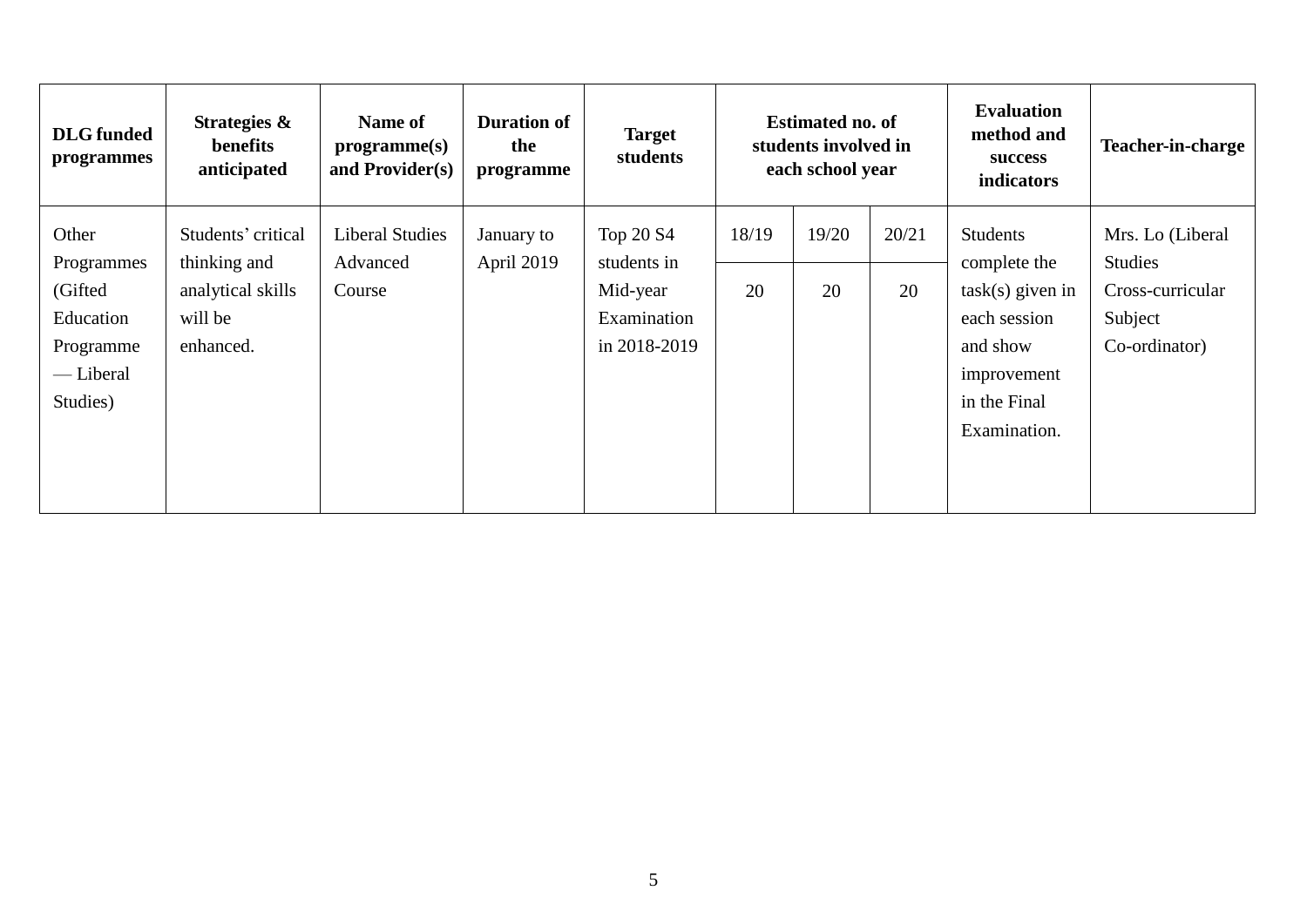| <b>DLG</b> funded<br>programmes                                                           | Strategies &<br>benefits<br>anticipated                                                  | Name of<br>programme(s)<br>and Provider(s)                       | <b>Duration of</b><br>the<br>programme | <b>Target</b><br>students                                                                                        | <b>Estimated no. of</b><br>students involved in<br>each school year |             | <b>Evaluation</b><br>method and<br>success<br>indicators | <b>Teacher-in-charge</b>                                                                                                   |                                                               |
|-------------------------------------------------------------------------------------------|------------------------------------------------------------------------------------------|------------------------------------------------------------------|----------------------------------------|------------------------------------------------------------------------------------------------------------------|---------------------------------------------------------------------|-------------|----------------------------------------------------------|----------------------------------------------------------------------------------------------------------------------------|---------------------------------------------------------------|
| Other<br>Programmes<br>(Gifted)<br>Education<br>Programme<br>$-\text{Arts}$<br>Education) | To enrich<br>students' other<br>visual arts<br>experience and<br>their art<br>portfolio. | Caricature<br>Workshop<br>Hong Kong<br>Caricature                | September<br>to<br>December<br>2018    | S4 students<br>selected by<br>practical<br>assessments<br>and<br>interviews in<br>$S3$ in<br>2017-2018           | 18/19<br>8                                                          | 19/20<br>10 | 20/21<br>10                                              | A final<br>assessment of<br>the caricature<br>drawing<br>techniques<br>All students<br>pass in the<br>final<br>assessment. | Mr. Kevin Chong<br>(Arts Education<br><b>KLA</b> Coordinator) |
|                                                                                           | To enrich<br>students' other<br>visual arts<br>experience and<br>their art<br>portfolio. | Computer<br>Graphic<br>Course<br>School of<br><b>Visual Arts</b> | November<br>2018 to<br>January<br>2019 | S5 students<br>selected by<br>practical<br>assessments<br>and<br>interviews in<br>S <sub>3</sub> in<br>2016-2017 | $\overline{4}$                                                      | 8           | 8                                                        | A final<br>assessment of<br>the caricature<br>drawing<br>techniques<br>All students<br>pass in the<br>final<br>assessment. |                                                               |